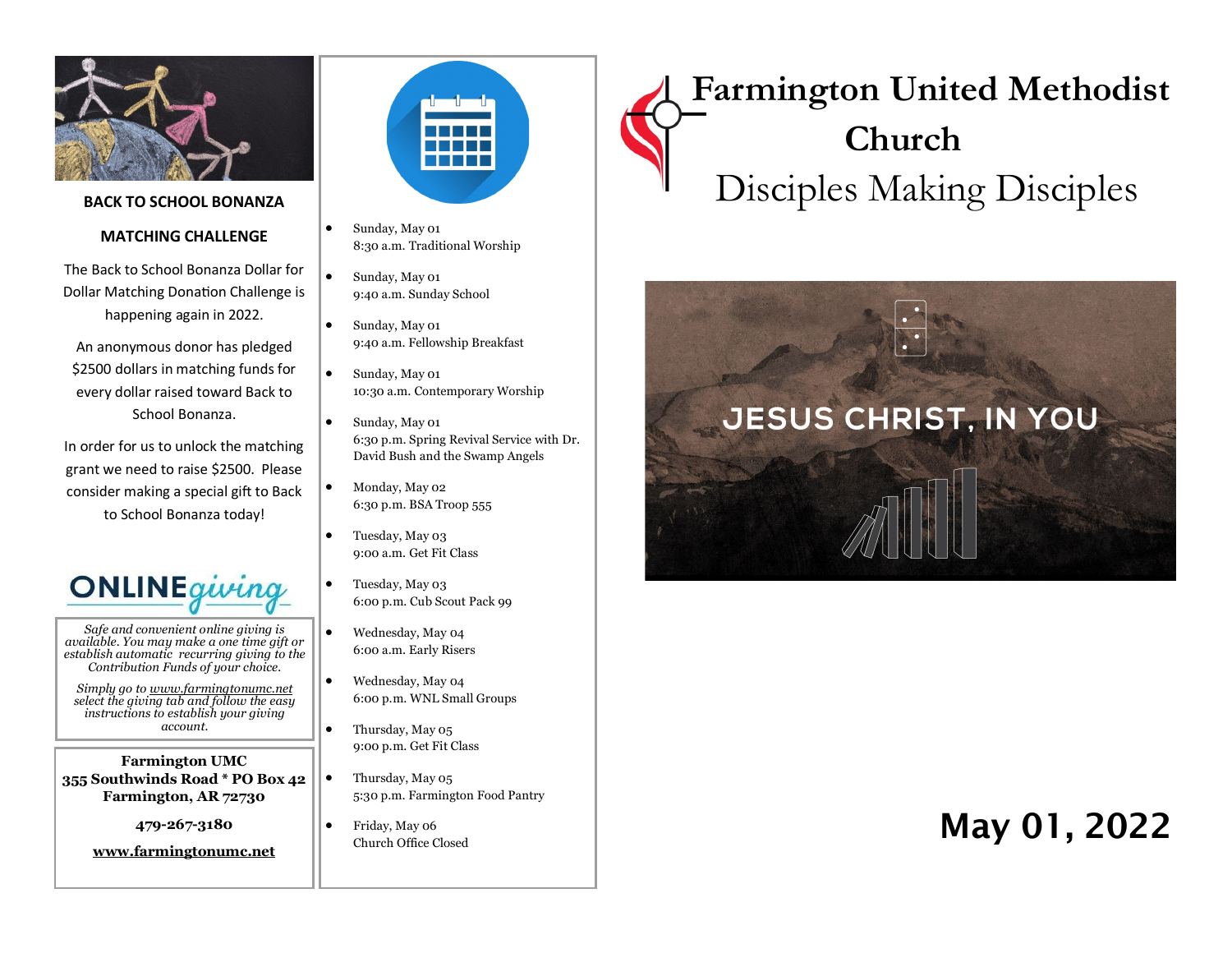## **Order of Worship Traditional Service**

## **Order of Worship Contemporary Service**

| Welcome/Announcements                            |                                         |                  |                            |                                 |                                           |
|--------------------------------------------------|-----------------------------------------|------------------|----------------------------|---------------------------------|-------------------------------------------|
| Prelude                                          |                                         |                  | <i>*Call to Worship</i>    |                                 |                                           |
| *Call to Worship                                 |                                         |                  | Welcome                    |                                 |                                           |
|                                                  | When we pass through the waters,        |                  | <b>Opening Prayer</b>      |                                 |                                           |
| God is there with us.                            |                                         |                  | <i>*Praise and Worship</i> |                                 |                                           |
|                                                  | When we suffer and feel hopeless,       |                  |                            |                                 |                                           |
| God is there with us.                            |                                         |                  |                            |                                 |                                           |
| God is there with us.                            | When we are joyful and celebratory,     |                  | Children's Message         |                                 | Dan Zelenka                               |
|                                                  | Whether we feel triumphant or defeated, |                  | Prayers of the People      |                                 |                                           |
|                                                  | God is there with us, always.           |                  | The Creed of Colossae      |                                 |                                           |
| Come, let us worship together with Emmanuel,     |                                         |                  | Scripture                  |                                 | Colossians 1:24-2:7 Janet Bolin           |
| God with us.                                     |                                         |                  | Message                    |                                 | The Domino Effect: Jesus Christ, Ascended |
| *Hymn of Praise                                  | Great Is The Lord                       | <b>TFWS 2022</b> |                            | Prayer of Confession and Pardon | <b>UMH 12</b>                             |
| *Affirmation                                     | from 1 Cor and Col 1                    | <b>UMH 888</b>   | The Great Thanksgiving     | <b>UMH 13</b>                   |                                           |
| *Gloria Patri                                    |                                         | <b>UMH70</b>     |                            |                                 |                                           |
| Prayers of the People                            |                                         |                  | Sharing the Bread and Cup  |                                 |                                           |
| The Lord's Prayer                                |                                         |                  | *Song of Response          |                                 |                                           |
| <b>Hymn</b>                                      | It is Well                              | <b>UMH 377</b>   | <i>*Closing Prayer</i>     |                                 |                                           |
| Scripture                                        | Colossians 1:24-2:7                     | Linda Morrow     |                            |                                 |                                           |
| Message                                          | The Domino Effect: Jesus Christ, In You |                  |                            |                                 |                                           |
| Prayer of Confession and Pardon<br><b>UMH 12</b> |                                         |                  |                            |                                 |                                           |
| The Great Thanksgiving<br><b>UMH 13</b>          |                                         |                  |                            |                                 |                                           |
| Sharing the Bread and Cup                        |                                         |                  |                            |                                 |                                           |
|                                                  | *Hymn of Response Amazing Grace         | <b>UMH 378</b>   |                            |                                 |                                           |
| *Benediction                                     |                                         |                  |                            |                                 |                                           |
| *Hymn of Procession Pass It On<br><b>UMH 572</b> |                                         |                  |                            |                                 |                                           |
| Postlude                                         |                                         |                  |                            |                                 |                                           |

*\* The congregation is invited to please stand as they are able.*